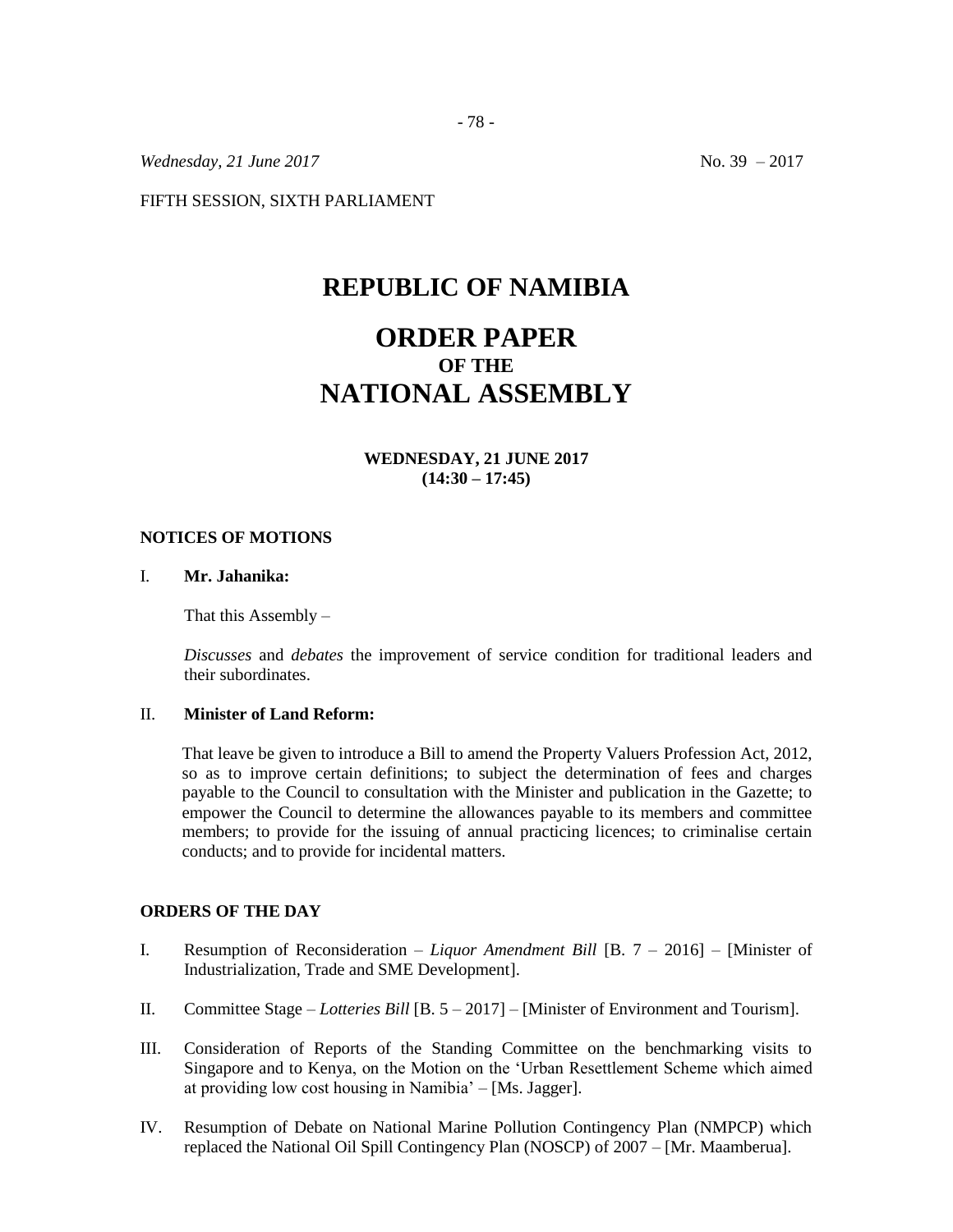## **TUESDAY, 27 JUNE 2017**

\_\_\_\_\_\_\_\_\_\_\_\_\_\_\_\_\_\_\_\_\_\_\_\_\_\_\_\_\_\_\_\_

## **ORDER OF THE DAY**

Committee Stage – *Usury Amendment Bill* [B. 10 – 2017] – [Minister of Finance].

## **NOTICE OF A MOTION**

#### **Mr. Venaani:**

That this Assembly –

*Debates* the need to provide subsidized transportation for all students attending tertiary institutions as an incentive to create skills development in the country.

That this Motion be referred to the Parliamentary Standing Committee on Human Resources and Community Development for further research and report back.

\_\_\_\_\_\_\_\_\_\_\_\_\_\_\_\_\_\_\_\_\_\_\_\_\_\_\_\_\_\_\_\_

**WEDNESDAY, 28 JUNE 2017**

#### **NOTICE OF A MOTION**

#### **Deputy Prime Minister and Minister of International Relations and Cooperation:**

That this Assembly –

*Agrees* to the Ratification of the General Convention on the Privileges and Immunities of the Organization of African Unity.

### **ORDER OF THE DAY**

Resumption of Debate on Second Reading – *Namibia Revenue Agency Bill* [B. 11 – 2017] – [Mr. Smit].

**TUESDAY, 11 JULY 2017**

\_\_\_\_\_\_\_\_\_\_\_\_\_\_\_\_\_\_\_\_\_\_\_\_\_\_\_\_\_\_\_\_

**NOTICE OF A MOTION**

**Mr. Venaani:**